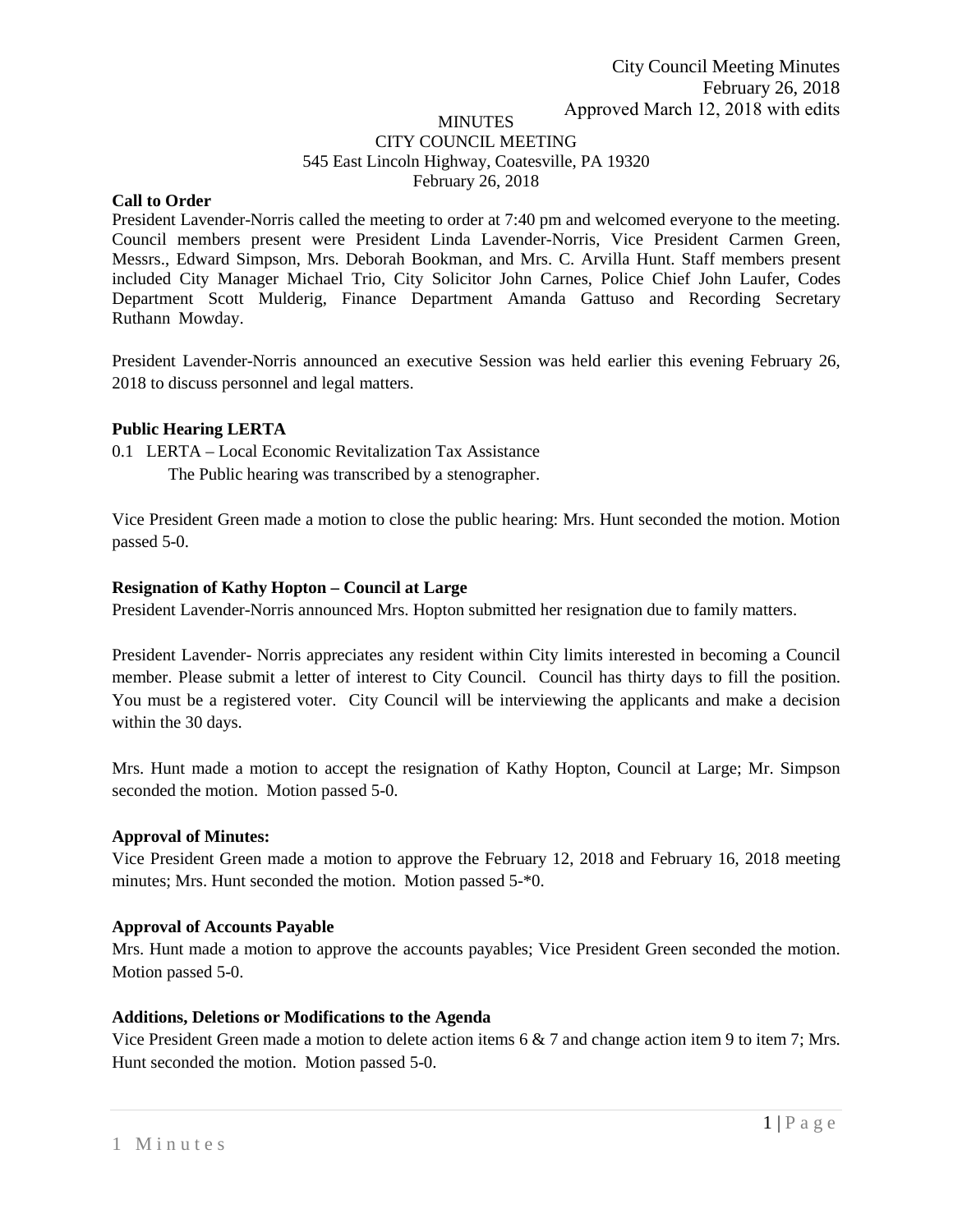## **Presentations**

1. MS4 Presentation – Cedarville Engineering

Ms. O'Kane explained the National Pollutant Discharge Elimination System (NPDES) MS4 Program is EPA mandated by the DEP administer in PA. The ultimate goal of the MS4 programs is to recognize and increase awareness of storm water as a point source pollutant and manage storm water as any other point-sourced pollutant. Permit Round 1 from 20003-2013 was to implement Best Management Practices (BMPs) under six (6) Minimum Control measures (MCMs). Permit Round 2 from 2013-2018 was the continuation of MCMs and added Total Maximum Daily Load (TMDL) requirements. The minimum control measures are 1. Public Education and outreach; 2. Public Involvement and participation; 3. Illicit discharge detection and elimination; 4. Construction site storm water runoff control; 5. Post construction storm water management for development and redevelopment; and 6. Pollution prevention/good housekeeping. Permit Round 3 effective March 2018 is the continuation of the MCMs and new TMDL plans. The 5 year implementation period will not begin until the TDML is approved.

The TDML Plan in 2017 was planning projects to reduce the sediment and nutrient load to West Branch Brandywine Creek by 10% over 5 year period. The design and construction is 2018- 2023.

2. Construction Update – Boyle Construction No one was in attendance to do the presentation.

Citizens' Hearings – *Regular Action Items Only* (3 Minutes) There were no citizens' comments on regular action items only.

#### **Regular Action Items**

1. Receive and consider reappointment to the Authorities, Boards, Commissions and Committees. Donald Folks to the Redevelopment Authority for the term 2018-2022; Michael Zurratt to the Civil Service Commission for the term 2018-2021;Jose Rios to the Civil Service Commission 2017-2020; Bill Shaw to the Fire, Non-Uniform and Police Pension for the term 2017-2018; Darrell Williams to the Board of Housing Appeals for the term 2017-2019 and the Reserve Trust Fund Commission for the term 2018-2019; Diane Brownfield to the Historical Commission for the term 2018-2020; Mark Kahler to the Planning Commission for the term 2018-2021; Maitland Harvey to the Planning Commission for the term 2017-2020; Charles Thoman to the Zoning Hearing Board for the term 2018-2020; Spartacus Lewis to the Zoning Hearing Board for the term 2017-2019 and appoint Jack Burkholder to the UCC Appeals Board for the term 2018- 2022;John Guerrera to the UCC Appeals Board for the term 2014-2018; Donald Folks to the UCC Appeals Board for the term 2017-2021; Christian Gillespie to the Zoning Hearing Board as alternate for the term 2016-2018.

Mrs. Hunt asked if the applicants for the UCC Boards of Appeals were qualified. Mr. Folks, Mr. Burkholder and Mr. Guerrera explained their qualifications. Mrs. Hunt announced there are applicants unable to attend with acceptable reasons.

Mrs. Hunt made a motion to approve reappointment to the Authorities, Boards, Commissions and Committees. Donald Folks to the Redevelopment Authority for the term 2018-2022; Michael Zurratt to the Civil Service Commission for the term 2018-2021;Jose Rios to the Civil Service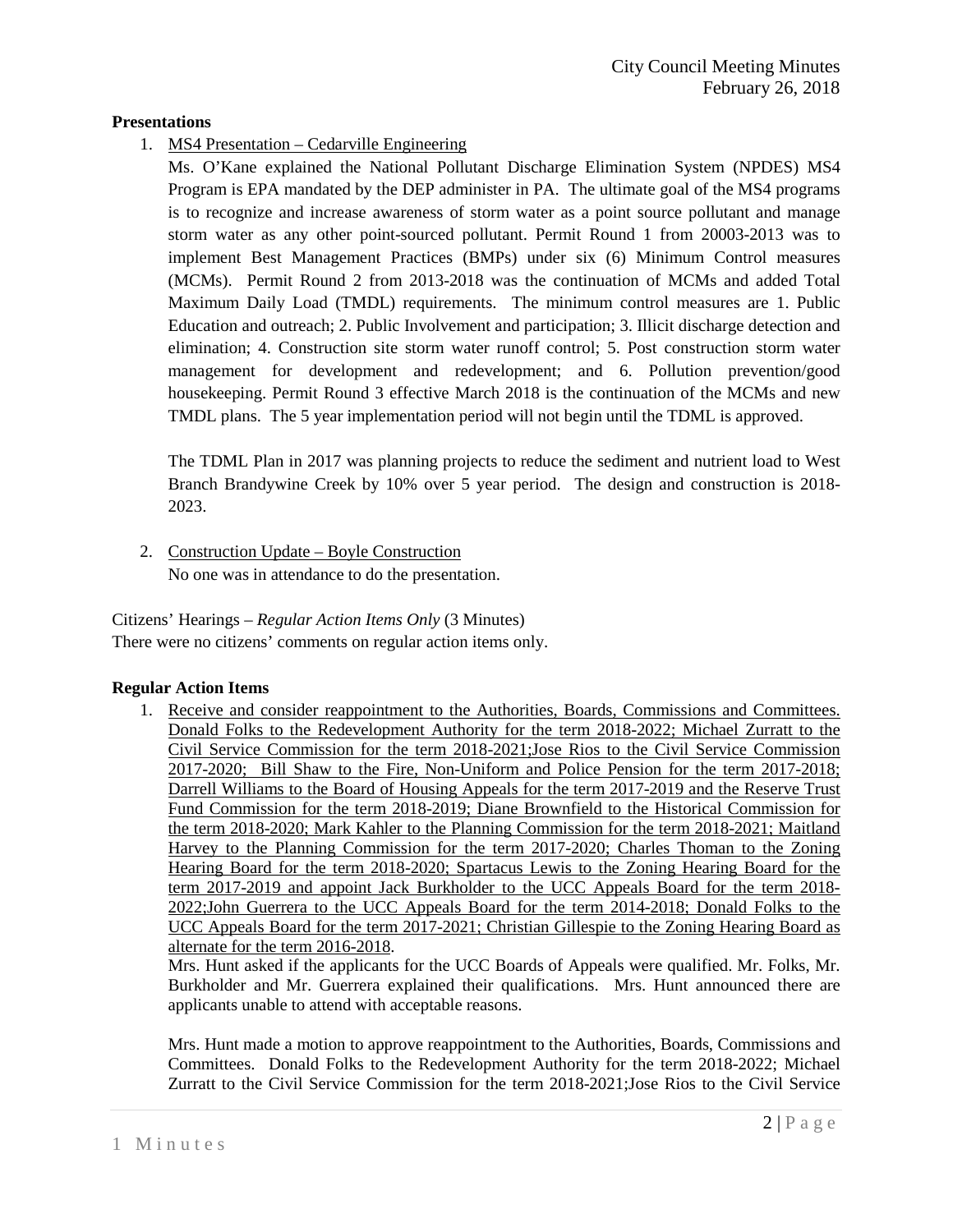Commission 2017-2020; Bill Shaw to the Fire, Non-Uniform and Police Pension for the term 2017-2018; Darrell Williams to the Board of Housing Appeals for the term 2017-2019 and the Reserve Trust Fund Commission for the term 2018-2019; Diane Brownfield to the Historical Commission for the term 2018-2020; Mark Kahler to the Planning Commission for the term 2018-2021; Maitland Harvey to the Planning Commission for the term 2017-2020; Charles Thoman to the Zoning Hearing Board for the term 2018-2020; Spartacus Lewis to the Zoning Hearing Board for the term 2017-2019 and appoint Jack Burkholder to the UCC Appeals Board for the term 2018-2022;John Guerrera to the UCC Appeals Board for the term 2014-2018; Donald Folks to the UCC Appeals Board for the term 2017-2021; Christian Gillespie to the Zoning Hearing Board as alternate for the term 2016-2018; Mr. Simpson seconded the motion. Motion passed 5-0.

2. Receive and consider authorizing Brandywine Health Foundation to prepare and submit an application, in the amount of \$30,000, to the Disney "Meet Me in the Park" grant program on behalf of the City, due March 1, 2018. The grant would be used to augment available funding for Palmer Park Phase 1.

Mr. Bass explained this will be the last round of funding for a while in renovating Palmer Park.

Mrs. Hunt made a motion to approve authorizing Brandywine Health Foundation to prepare and submit an application, in the amount of \$30,000, to the Disney "Meet Me in the Park" grant program on behalf of the City, due March 1, 2018. The grant would be used to augment available funding for Palmer Park Phase 1; Vice President Green seconded the motion. Motion passed 5-0.

- 3. Receive and consider Resolution to approve the LERTA District Mrs. Bookman made a motion to approve a Resolution to approve the LERTA District; Mr. Simpson seconded the motion. Motion passed 5-0.
- 4. Receive and consider  $2<sup>nd</sup>$  Reading and Adoption an Ordinance of the City of Coatesville, enacted pursuant to the Local Economic Revitalization Tax Assistance Law (LERTA), authorizing tax exemptions from property tax for certain deteriorated industrial, commercial or other business property in the City's "MU" Mixed Use Development Overlay; defining eligible LERTA areas and eligible properties; setting a maximum exemption amount and an exemption schedule; and providing a procedure for securing an exemption and rescinding Ordinance No. 1306-2008 Mrs. Bookman made a motion to approve second reading and adoption an Ordinance of the City of Coatesville, enacted pursuant to the Local Economic Revitalization Tax Assistance Law (LERTA), authorizing tax exemptions from property tax for certain deteriorated industrial, commercial or other business property in the City's "MU" Mixed Use Development Overlay; defining eligible LERTA areas and eligible properties; setting a maximum exemption amount and an exemption schedule; and providing a procedure for securing an exemption and rescinding Ordinance No. 1306-2008; Vice President Green seconded the motion. Motion passed 5-0.
- 5. Receive and consider Lamb McErlane to assist with Infrastructure work at  $1<sup>st</sup>$  Avenue intersection realignment

Mr. Trio explained Lamb McErlane will only be used for  $1<sup>st</sup>$  Avenue realignment.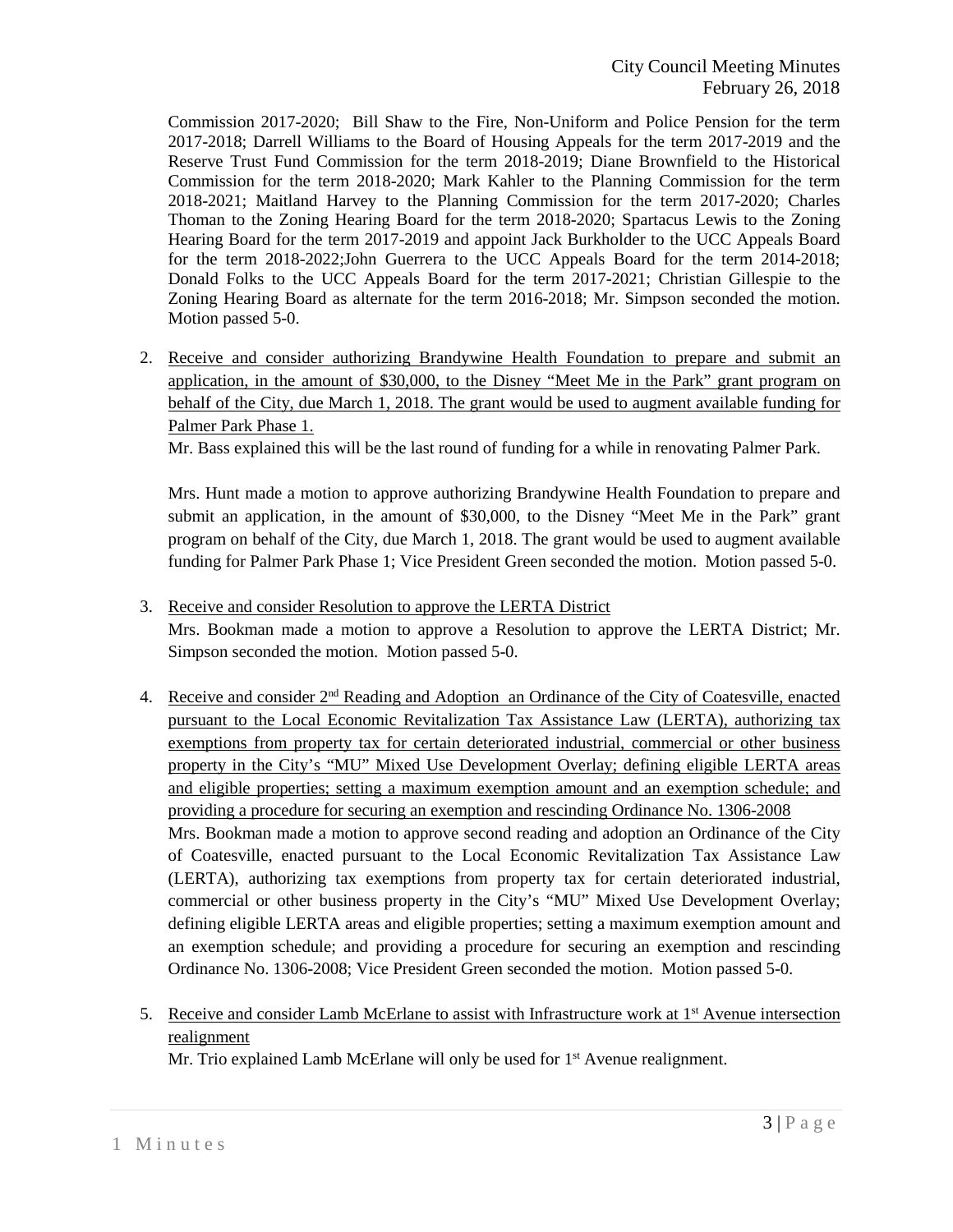Mrs. Hunt made a motion to approve Lamb McErlane to assist with Infrastructure work at  $1<sup>st</sup>$ Avenue intersection realignment; Mr. Simpson seconded the motion. Motion passed 5-0.

6. Receive and consider Resolution to approve termination of Lease with RDA relative to  $7<sup>th</sup>$ Avenue parking lot and authorize sale of same for \$60,000 subject to restrictions

Mrs. Bookman inquired about the restrictions. Mr. Burkholder explained the property will be sold with the restriction "parking only" on the lots. The purchaser of the property owns a business in the City and needs additional parking for their business. It has been hard for development on the lots, due to adjoining City Gate. Mrs. Hunt asked where the monies from the sale goes. The 90% of the sale profit will be submitted to the City of Coatesville.

Vice President Green made a motion to approve a Resolution to approve termination of the lease with the Redevelopment Authority relative to  $7<sup>th</sup>$  Avenue parking lot and authorize sale of same for \$60,000 subject to restrictions; Mrs. Hunt seconded the motion. Motion passed 5-0.

7. Receive and consider Resolution to Adopt Writs to send to voters services for Special Election for 2nd Ward and Kathy Hopton at-large position.

Mrs. Hunt made a motion to adopt a Resolution to adopt Writs to send to voters services for Special Election for 2<sup>nd</sup> Ward and At-Large Council position.

# **Discussion Item**

There were no discussion items at this time.

#### **Solicitors Report**

Mr. Carnes announced:

- City Hall renovations are moving forward.
- The LERTA was approved this evening.
- Working with Michael Kissinger of Pennoni Associates Engineers and Sonia Huntzinger to obtain Right of Way Agreements and Temporary Construction easement's for 14 properties on 4<sup>th</sup> Avenue for the purpose of obtaining new sidewalks
- Prepare Writs to send to voters services.
- Assisted with various miscellaneous matters involving litigation and enforcement and has assisted the City in its interpretation of codes, rules and regulations and various personnel matters.

#### **City Manager's Report**

Mr. Trio announced:

- Notification were mailed out for the Real State/Solid Waste
- City Hall Renovations Addressing site work and exterior hardscaping and landscaping. Handicap access and ramping.
- PC considered and proposed the LERTA district for the Mixed Use Zoning District area. After the street sweeper is repaired will activate to take advantage of unusual seasonal weather to address trash/gutters, etc.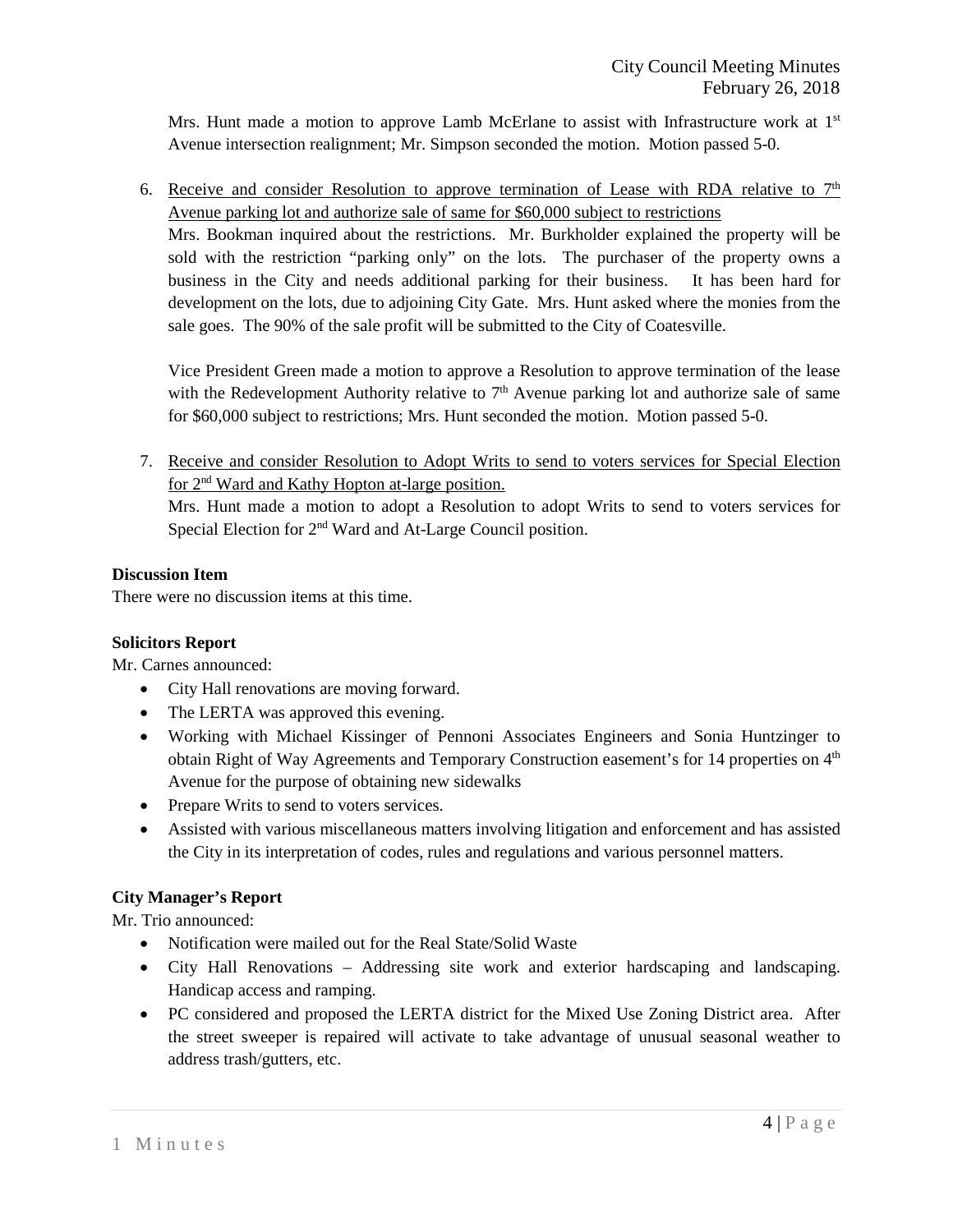# **Citizens' Hearings –** *Non-Agenda Items Only* **(3 Minutes)**

# David Long

Mr. Long voiced his concerns regarding the ending of "Coffee with the Chief." He first heard it thru Facebook then by Lieutenant Audette and Sergeant Ollis. President Lavender-Norris explained there was a miscommunication regarding the change. The "Coffee with the Chief" will continue but Council asked for the event to happen throughout the City. Ex: West End, East End. Mr. Long explained that was not how it was told to him. The Chief/Mr. Trio should have been the ones to information Fuel City Café. President Lavender-Norris apologized for the miscommunication.

# Fran Scamuffa

Ms. Scamuffa stated it was disheartening to hear about the Coffee with the Chief. No one has ever has shown interest in having it. Glad it will continue in the City at other locations and I will be there. She asked for respect while she is addressing Council during citizens'' hearings. She asked if we had a quality of life inspector.

## Paul Evans

Mr. Evans stated the sound system is better but bass needs turned down. Congratulations to City Council for sending a positive signal to developers with passing the LERTA. The GE Carlson Building I West End should be added to the LERTA.

#### Donald Folks

Mr. Folks addressed Council with an interest for the open position on City Council.

Vice President Green made a motion to close citizens' hearing on non-agenda items only; Mrs. Bookman seconded the motion. Motion passed 5-0.

#### **Special Events**

There were no special events at this time.

#### **Council Comments**

Mr. Simpson apologized for the interruption of citizens' hearings.

Mrs. Hunt thanked everyone for attending the meeting. She stated "I am here to do the best I can to represent the city."

Mrs. Bookman thanked everyone for attending the meeting and voicing their concerns.

Vice President Green thanked everyone for attending the meeting. She thanked Mrs. Huntzinger for the letter. There are so many positive things going on in the City.

President Lavender-Norris stated she did not get on Council to be liked or disliked. She got on Council to do what is best for the City. I appreciate the City in its current state and I will appreciate it even more as it goes forward. If anyone has a question of what, who, why or how I do. Don't assume anything about me. As me, allow me to let you know who I am. God Bless and be safe on the road